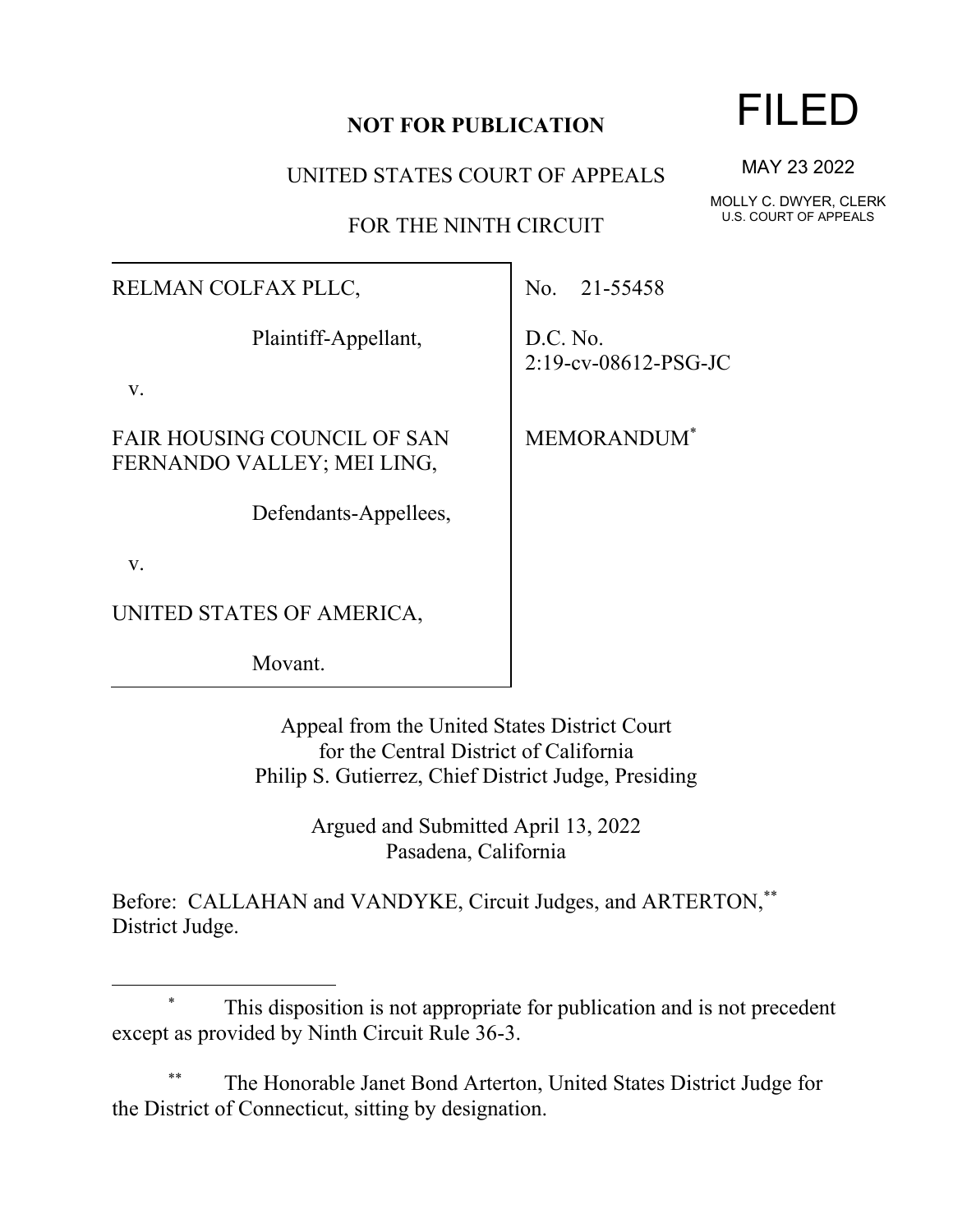Plaintiff-Appellant Relman Colfax PLLC ("Relman") appeals three decisions by the district court: the grant of Defendant-Appellee Fair Housing Council's (the "FHC") motion for summary judgment against Relman, the denial in part of Relman's motion for summary judgment against Defendant-Appellee Mei Ling, and the denial in part of Relman's motion for a default judgment against Ms. Ling. We have jurisdiction under 28 U.S.C. § 1291, and we affirm.

A district court's grant of summary judgment is reviewed de novo. *L.F. v. Lake Wash. Sch. Dist. #414*, 947 F.3d 621, 625 (9th Cir. 2020). "We determine, viewing the evidence in the light most favorable to the nonmoving party, whether there are any genuine issues of material fact and whether the district court correctly applied the relevant substantive law." *Id.* (quoting *Wallis v. Princess Cruises, Inc.*, 306 F.3d 827, 832 (9th Cir. 2002)). We review a district court's decision under Rule 37 for abuse of discretion, *Rio Props., Inc. v. Rio Int'l Interlink*, 284 F.3d 1007, 1022 (9th Cir. 2002), and do not reverse "absent a definite and firm conviction that the district court made a clear error of judgment," *Richmark Corp. v. Timber Falling Consultants*, 959 F.2d 1468, 1473 (9th Cir. 1992) (quoting *Halaco Eng'g Co. v. Costle*, 843 F.2d 376, 379 (9th Cir. 1988)). An error of law amounts to an abuse of discretion. *Ingenco Holdings, LLC v. Ace Am. Ins. Co.*, 921 F.3d 803, 808 (9th Cir. 2019).

Relman represented the FHC and Ms. Ling in a case brought under the False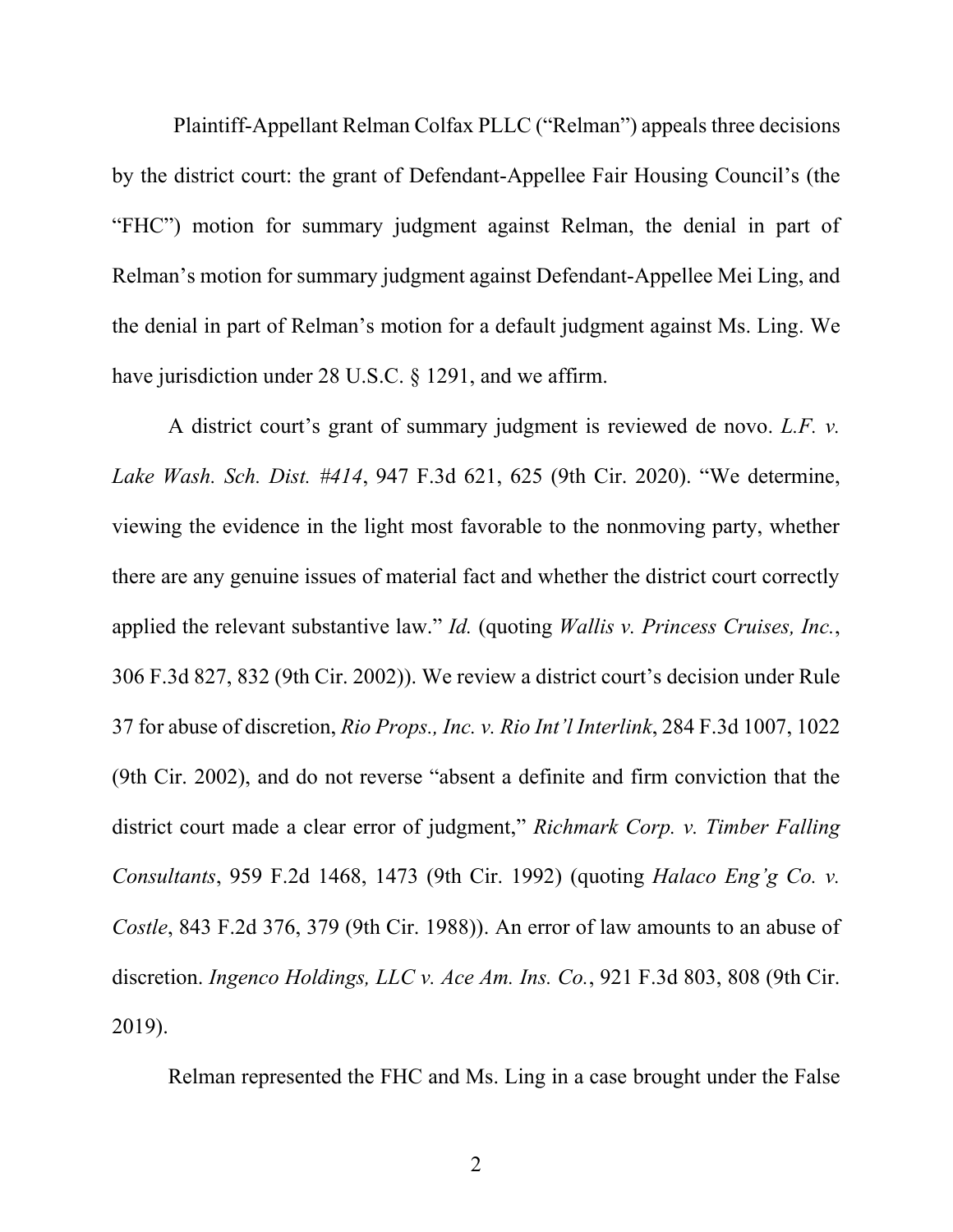Claims Act. The FHC and Ms. Ling each executed a retainer agreement with Relman, which contained the following identical fee provision:

1. Attorneys' Fees

In the event relief is obtained, the Client agrees that the Firm is entitled to its reasonable attorneys' fees, in addition to the costs described below. The Firm's fees shall be calculated as follows:

A. If the Litigation is resolved by a lump sum settlement or offer of judgment that provides for a monetary award to the Client but makes no separate provision for fees and waives the Client's right to seek court-awarded fees, the Firm shall be entitled to one-third (33 1/3%) of the monetary award, in addition to costs, or the Firm's actual fees and costs (calculated in the manner described below), whichever is greater.

B. If the Litigation is resolved by summary judgment or a trial at which the Client prevails, the Firm shall be entitled to one-third (33 1/3%) of the monetary amount awarded to the Client in the court proceeding, in addition to costs, or the court's award of statutory fees and costs, whichever is greater. The Firm will ask the court to award attorneys' fees and costs, to be paid by the Defendants. If the amount awarded by the court is less than one-third of the monetary amount awarded by order or judgment, the Client shall be responsible for paying the Firm the difference between the court-awarded fees and onethird of the monetary award to the Client.

C. The Firm's attorneys' fees will be calculated utilizing the "lodestar" method. The "lodestar" amount reflects the number of hours worked multiplied by a reasonable hourly rate for the work performed. Charges for lawyers and legal assistants will be at our regular hourly rates in effect when the services are paid. Currently, the Firm's hourly rates range from \$725 for senior lawyers to \$275 for junior associates, and from \$140 to \$175 for legal assistants and interns. The rates for particular individuals are adjusted from time to time, usually as of January 1.

D. If the Litigation is resolved in a manner in which the Client does not prevail, the Client will not be responsible for any fees incurred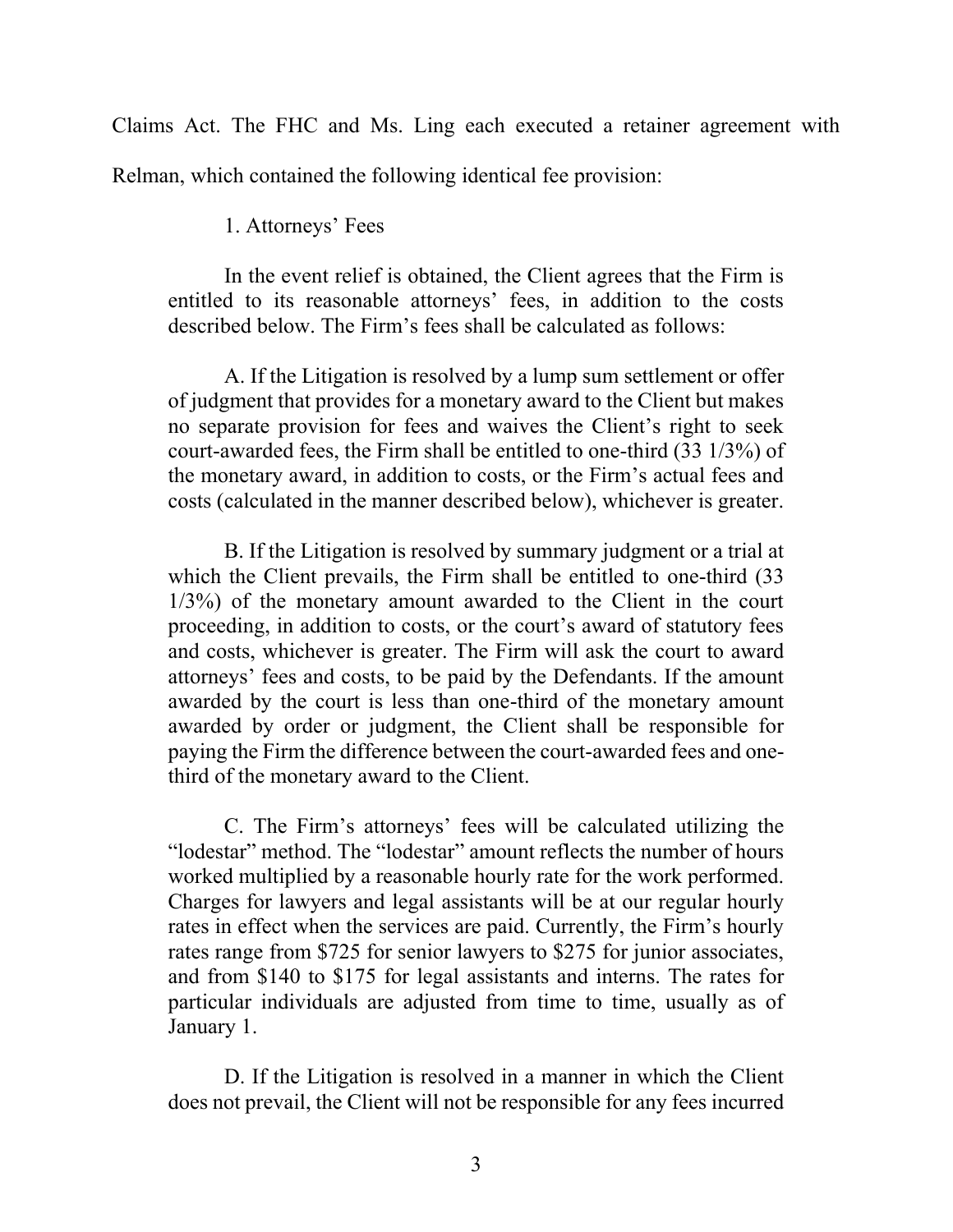by the Firm and will be responsible only for the costs of the Litigation to the extent set forth herein.

#### **I. Relman's Fees under the Agreement**

Relman requested a declaratory judgment on the attorneys' fees it was entitled to under the Agreement if the underlying False Claims Act case ended with a settlement which did not waive the FHC's or Ms. Ling's right to seek court-awarded fees. The district court correctly determined that in such a situation, the Agreement provided for fees in ¶ 1.C. The Agreement states that Relman's "reasonable attorneys' fees . . . shall be calculated as follows," and lists four methods of calculating attorneys' fees. Three paragraphs contain conditional language which does not apply to a settlement that does not waive the FHC's or Ms. Ling's right to seek court-awarded fees. Therefore, where the conditions in ¶¶ 1.A, 1.B, and 1.D are not triggered, Relman's fees are unambiguously provided for in ¶ 1.C. *See Aziken v. District of Columbia*, 70 A.3d 213, 218–19 (D.C. 2013) ("[T]he written language embodying the terms of an agreement will govern the rights and liabilities of the parties regardless of the intent of the parties at the time they entered into the contract, unless the written language is not susceptible of a clear and definite meaning.") (quoting *Hartford Fin. Servs. Grp. v. Hand*, 30 A.3d 180, 187 n.12 (D.C. 2011)).

Relman presents several arguments against this interpretation, all of which are without merit. First, it asserts that this interpretation defies the text and structure of the Agreement. Paragraph 1.A allows Relman to recover one-third of its clients'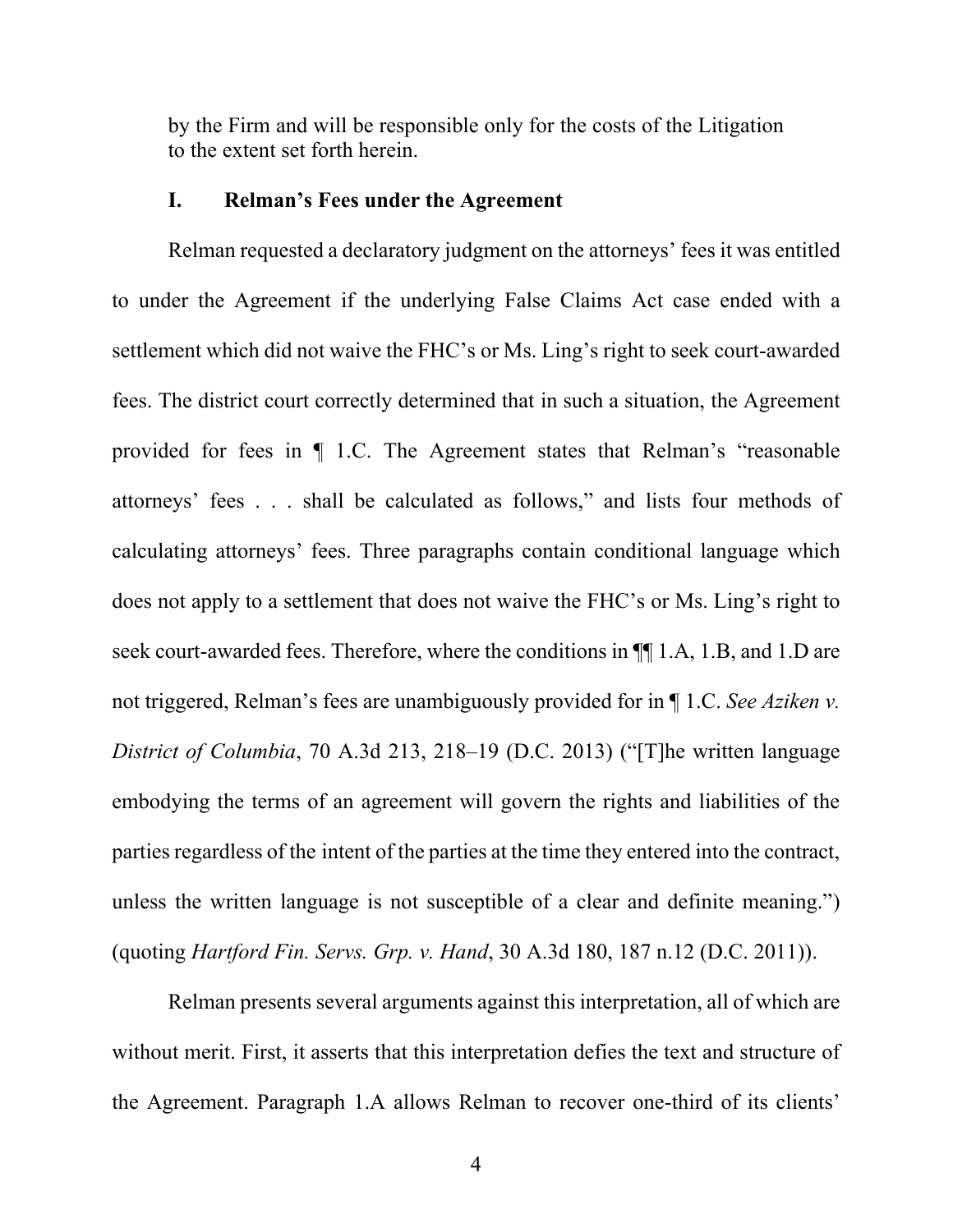recovery or Relman's "actual fees and costs (calculated in the manner described below)," and Relman asserts that  $\P$  1.C is nothing more than a technical provision interpretating ¶ 1.A. Considering the introductory language of the Agreement providing for fees "as follows," however, ¶ 1.C is not merely a technical provision but also an independent method for calculating fees. *See Steele Founds., Inc. v. Clark Constr. Grp., Inc.*, 937 A.2d 148, 154 (D.C. 2007) ("Contractual provisions are interpreted taking into account the contract as a whole, so as to give effect, if possible, to all of the provisions in the contract."). Further, while ¶ 1.C does not begin with language emblematic of a "catch-all provision," or introductory language similar to ¶¶ 1.A, 1.B, or 1.D, such language is not necessary to support our conclusion given the terms and structure of the Agreement. *See Aziken*, 70 A.3d at 218–19.

Relman also claims that this interpretation defies what a "reasonable person in the position of the parties would have thought the disputed language meant," *1010 Potomac Assocs. v. Grocery Mfrs. of Am., Inc.*, 485 A.2d 199, 205 (D.C. 1984); *see Indep. Mgmt. Co., Inc. v. Anderson & Summers, LLC*, 874 A.2d 862, 869 (D.C. 2005), because a reasonable person "would surely have understood that contingency fee agreements are customary in False Claims Act litigation." While a one-third contingency fee may be customary in False Claims Act cases, the parties contracted otherwise by including a paragraph which allows attorneys' fees to be calculated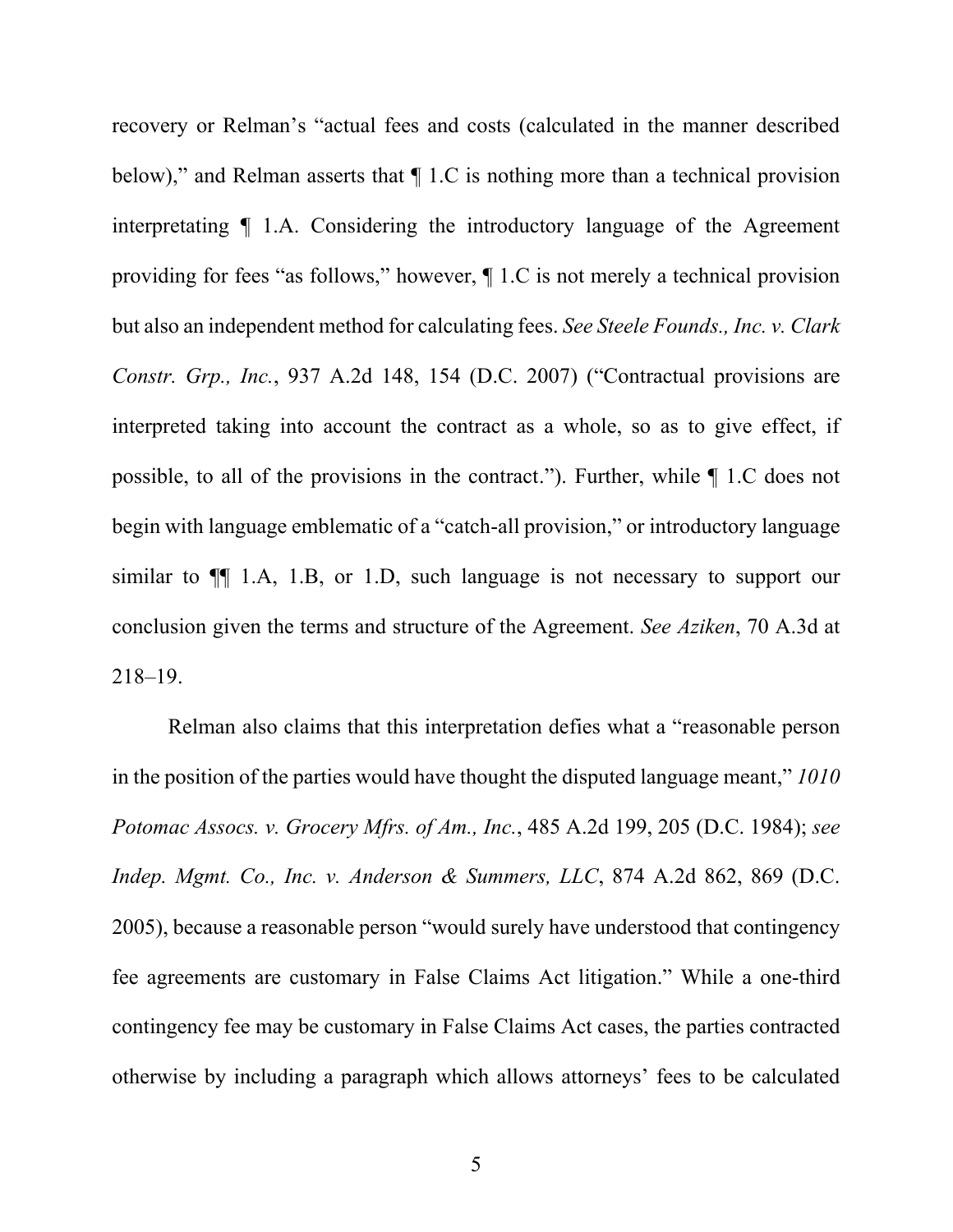through the "lodestar" method in ¶ 1.C. *See 1010 Potomac Assocs.*, 485 A.2d at 205 ("If the document is facially unambiguous, its language should be relied upon as providing the best objective manifestation of the parties' intent*.*"). And although Relman asserts that this interpretation is a poor fit to the Agreement which potentially overwrites its contingency fee, that result is a product of its terms; if Relman was truly entitled to a one-third recovery in any situation, the Agreement would simply state that Relman was entitled to the greater of one-third of the FHC's or Ms. Ling's recovery, or its actual costs and fees.

Finally, Relman maintains that the district court improperly construed the Agreement against the drafter. *See 1901 Wyo. Ave. Coop. Ass'n v. Lee*, 345 A.2d 456, 463 (D.C. 1975) (construction against the drafter applies after the ordinary rules of construction have been applied and the agreement is still ambiguous). Because we independently conclude that the Agreement unambiguously provides for Relman's attorneys' fees in ¶ 1.C without such a construction, we do not address this assertion. 1

<sup>&</sup>lt;sup>1</sup> We also do not address Relman's arguments that the Agreement contains a gap or is ambiguous because we find the contract to provide for attorneys' fees in ¶ 1.C.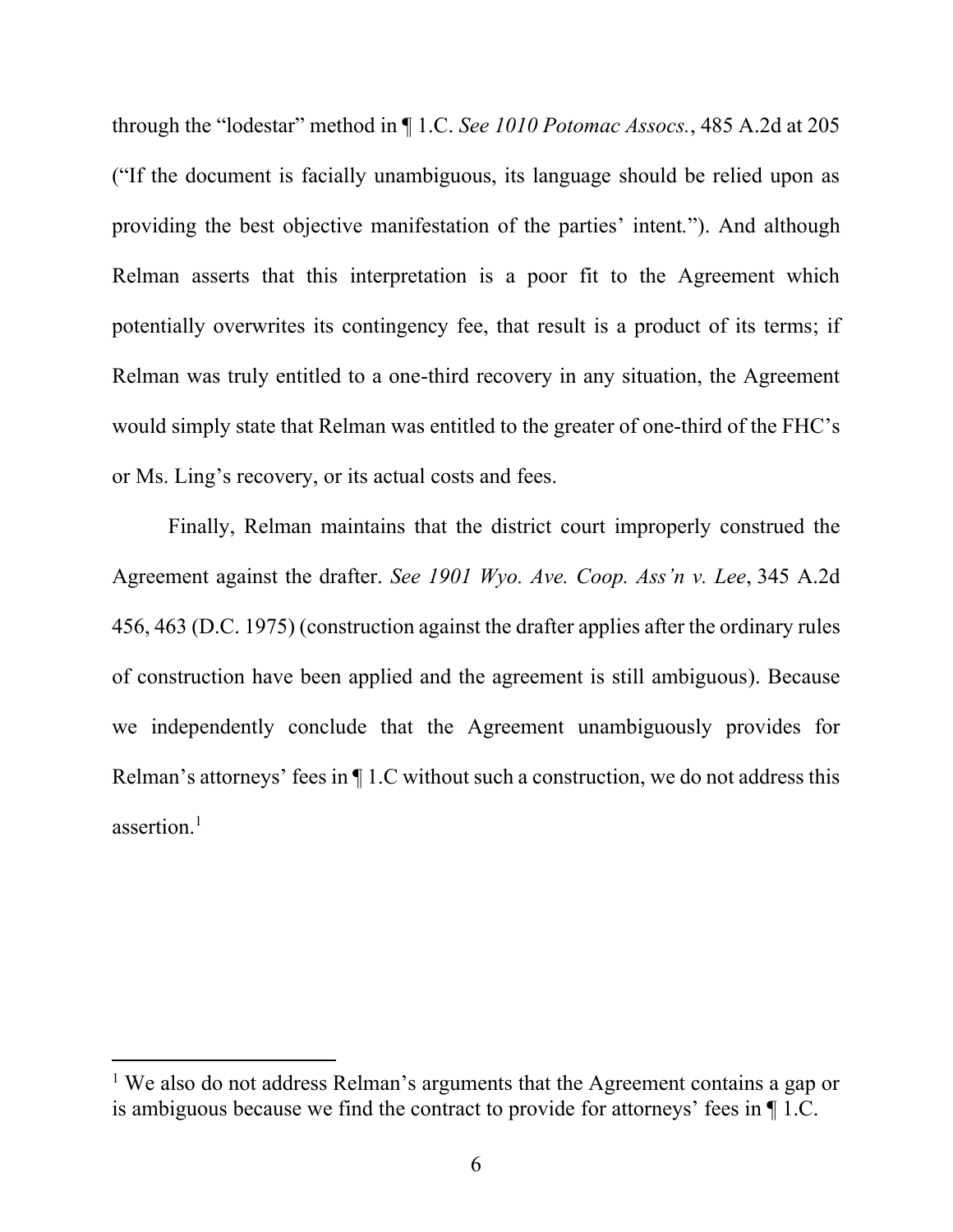### **II. Relman's Entitlement to Ms. Ling's Recovery**

Relman additionally claims that it is specifically entitled to at least one-third of Ms. Ling's recovery for two reasons. First, it asserts that the district court erred in failing to properly consider that ¶ 1.A applied to Ms. Ling's settlement because Ms. Ling refuses to allow Relman to petition for court-awarded fees. This refusal, it asserts, amounts to a waiver of her right to seek court-awarded fees, triggering ¶ 1.A. Paragraph 1.A, however, provides for a one-third contingency fee if "a lump sum settlement or offer of judgment . . . waives the Client's right to seek court-awarded fees." Under the terms of the Agreement, Relman is only entitled to one-third of Ms. Ling's recovery if the settlement itself waives Ms. Ling's right to seek courtawarded fees, and thus, the district court did not err. *See Aziken*, 70 A.3d at 218–19.

Second, Relman claims that the district court abused its discretion when it refused to order a declaration that Ms. Ling was required to pay Relman one-third of her recovery as a Rule 37 sanction for her discovery misconduct. After denying in part Relman's motion for summary judgment against Ms. Ling, the district court concluded that Rule 37 sanctions were "appropriate and warranted," entered a default judgment against Ms. Ling, and ordered \$94,338.30 in attorneys' fees to be paid of out her eventual recovery. But the district court concluded that it "c[ould] not" award Relman a declaratory judgment entitling it to one-third of Ms. Ling's eventual recovery based upon the Agreement because it would be "inconsistent with